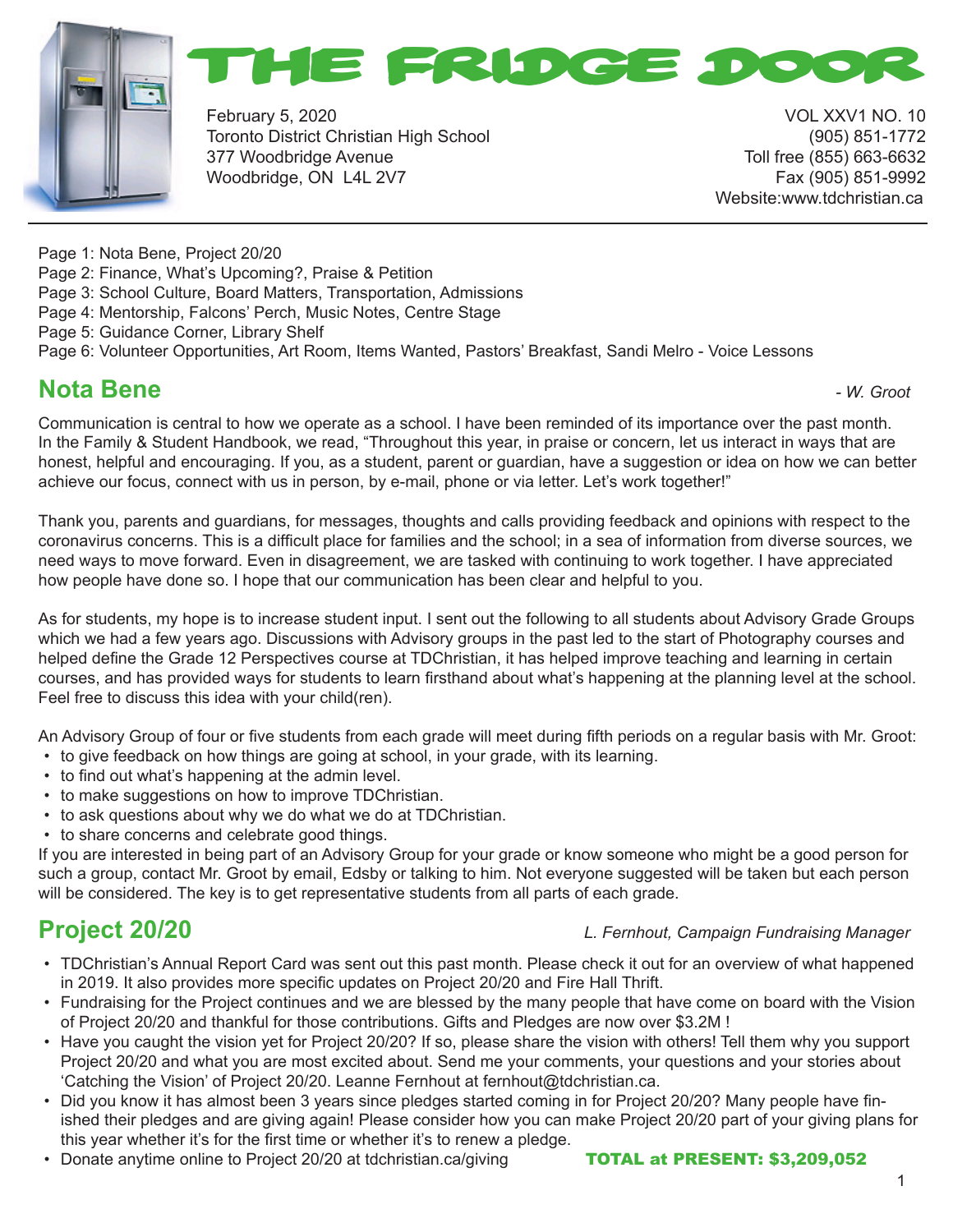# **From the Finance Office**  *Cate Cate*

The 2019 tax receipts will be mailed by February 29, 2020. Tuition forms and re-enrolment will occur in late May.

## **Do You Need a Shed?** *Empower Students and Get a Good Deal*

Matthew Groot and Michael Aukema are putting a little twist on their STEM class this semester. In grade 11, Michael did an internship block where he would build sheds Tuesday and Thursday. Last summer, he worked with the same company building sheds. Matt has been working with his dad for a number of years building cabinets and other items out of wood. He has also built and repaired things around the school as a volunteer.

Michael and Matt are beginning this adventure in shed building as part of their shop/STEM class. They want to do it because they are both going to get into trades next year and they believe that this is a great way to get experience while doing class work that is authentic.

What they need is customers. If you need or want a shed and wish to invest in the future of capable entrepreneurs, email tdsheds02@gmail.com. This is a not-for-profit project.

# **What's Upcoming?**

**Course Selection Sheets and Sessions for next year's grades 10 to 12** have or will take place within a week. They will be due in the office the week of February 24 to 28.

**The Grade 10 French Class** travels to Quebec from February 7 to 14.

**Grad Photo retakes** will take place on Tuesday, February 11. Grade 12 students who are new to the school, students who missed the original photo session, or those who are unhappy with their pictures should sign up in the office. Pictures are taken by appointment only.

**A Mandatory Trip Meeting** for students and parents/guardians/homestays for those heading to the Dominican Republic, or Europe will be held on Thursday, February 13 at 7 pm. Please make plans to be there. Sign important documents, ask questions and meet others.

**Family Day is Monday, February 17**. No school. Students should be enjoying time with their families.

**Grade 10 Careers & Course Selections Night** on Thursday, February 20 at 7 p.m. We invite parents, guardians and home stay parents to this annual evening where you, in your role, can support or supplement what your child is learning or has learned in the Careers course. Grade 10 students are encouraged to attend, as well. While the focus of the night is for Grade 10 families, all are welcome to come and learn more about post-secondary options and requirements in a new format. Families can earn up to 2.5 hours for attending.

**Student Fundraising Day** is Friday, February 21. Students who are taking part in a church or school missions related trip or students who would like to support a cause near and dear to them may use this day to raise funds. Ideas need to be pitched to Mr. Hoving or Mr. Dykxhoorn by Friday, February 14.

**Pastors' and Youth Directors' Breakfast on Tuesday, February 25**. Invite your pastor, youth director and youth leaders to a delicious breakfast and an intriguing talk on faith and teens. We begin at 8:15 with refreshments. Listen to our teacher and speaker for the morning, Mr. John Terpstra. Talk with high school students and discuss with other pastors and youth leaders about what it means to really grow your teens' faith in 2020. To RSVP or to hear more information, please e-mail Mrs. Patty Schuurman at schuurman@tdchristian.ca (more details on page 6).

## **Praise & Petition** *- E. Dengerink/M. Laswick*

As you pray for our school, please remember the following:

**A new semester** brings a fresh start for students and teachers alike. We welcome new students and families and pray that they may soon feel at home among us.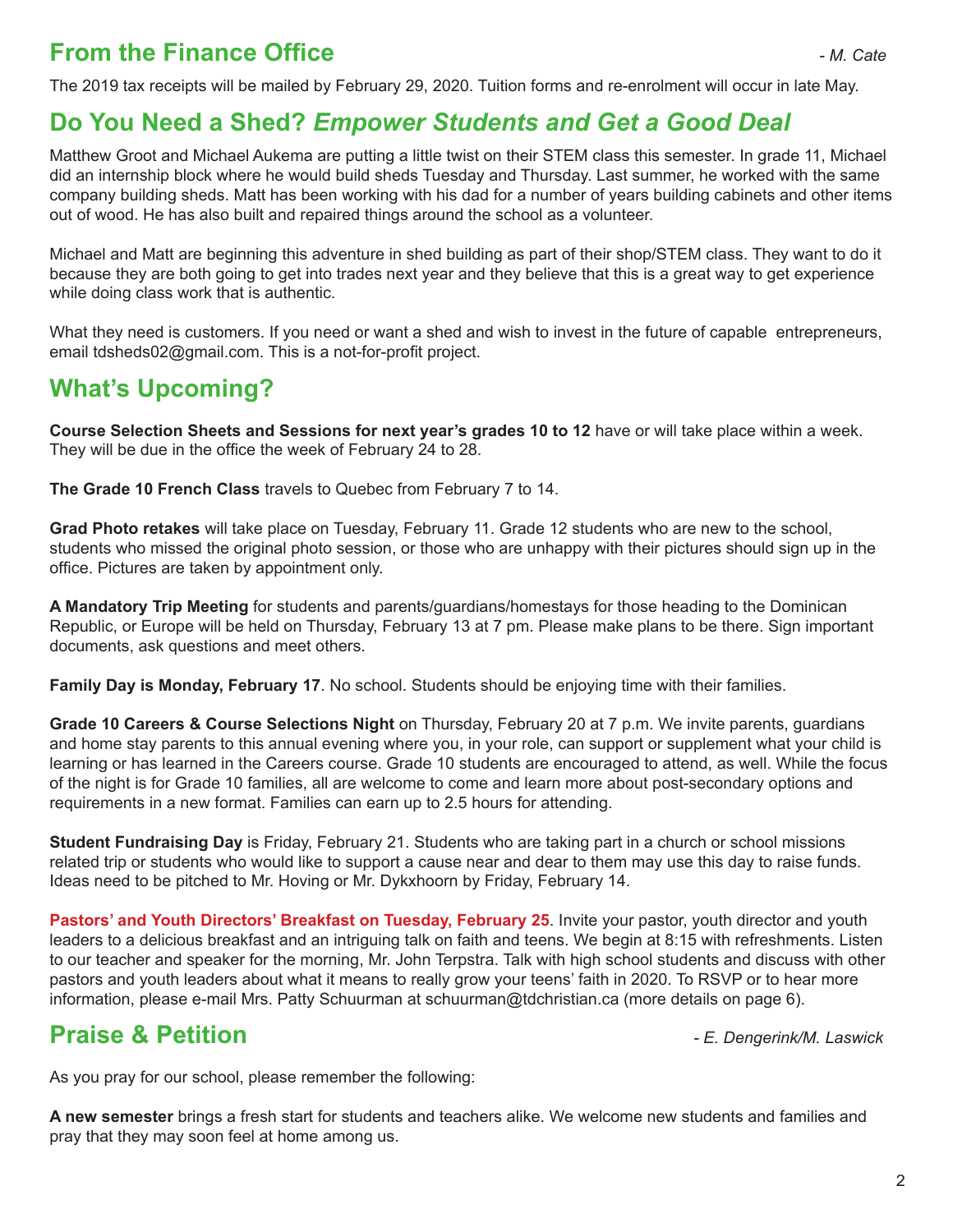3

We are accepting applications to TDChristian High School for the 2020-21 upcoming school year. We have recently launched our new, online admissions process. If someone you know is interested in coming to TDChristian next year in any grade, please direct them to tdchristian.ca/studentadmissions or have them contact Mrs. Schuurman with their questions (schuurman@tdchristian.ca).

# **Admissions** *- P. Schuurman*

**Transportation** *- J. Dykxhoorn* I am thankful for the continued good weather and mild winter that we are having. There have been very few delays, aside from a few mechanical issues. Thank you for patience and understanding as we deal with such delays. We had one issue with the group text program that we use but I have been informed that the bug has been fixed. Students are reminded to drive with caution in our school parking lot. There have been a couple instances in the past couple of weeks where cars have entered and exited with excessive speed. It is important that we drive carefully to ensure safety for our students, staff, guests, and construction workers.

possible to provide for balanced representation of all its support communities." Finding balance in geographic representation, gender, skill sets and experience as vacancies arise with terms ending is no easy task. Please pray for wisdom and guidance for this year's Board members as they plan and prepare for the 2020-21 Board.

Specifically, board needs vary each year. At TDChristian, bylaws state that "the Board shall seek as far as

Each January the Board starts to look ahead to the needs and composition of next year's board. Finding the right people to lead any organization always starts with knowing what is needed. Generally, great board members understand their community and its needs. They have a passion for the cause and are willing to commit the time necessary for board meetings, committees, planning and special events. It is essential that board members are team players. They must listen well, thoughtfully consider issues, actively participate in meetings and respectfully support the decisions of the Board.

It has been a positive start to semester two. It was a fantastic assembly on Friday where we looked back at the different ways students were enfolded, engaged, and empowered at TDChristian in the first semester through a slideshow of pictures. If there are any students that are looking for ways to get involved in assemblies, please Edsby message or talk to Mr. Dykxhoorn or Mr. Groot.

There are a few new clubs that are starting this semester so students are encouraged to make sure that the keep

Learn how you, as a parent, guardian or homestay, can supplement what students are learning in their Careers (who are encouraged to attend) and their parents or guardians, but all are welcome.

### **Careers and Course Selections:** February 20 at 7 p.m.

their eyes and ears open to take advantage of these opportunities.

Course selections, college, university, apprenticeship, bible college, fifth year programs, scholarships: the journey towards post-secondary education has many roads. It can be exhilarating and/or frustrating, simpler or complex. The amount of information is huge; getting help to find the right path is important.

course and support their search for post-secondary options. The evening is geared towards grade 10 students

### **The Grade 11 students** spent time with their mentors, gaining wisdom and insight. They will share their experiences in their classes next week.

**A lot of students and teachers** are feeling under the weather. Pray for good health for all.

**Emma & Julia Hilborn's nana passed away today.** Please pray for strength for the family as they prepare to both celebrate her life and grieve her loss.

**Calum Chisolm and Alex Mikelsons** who will be travelling to Guatemala in March with other members of their church. Contact them if you would like to know how you can support them.

# **School Culture** *Culture <b>School* Culture *Participally <i>M. Heinbuch/J. Dykxhoorn*

### **Board Matters** - *Lynne Elliott, Board Administrative Assistant*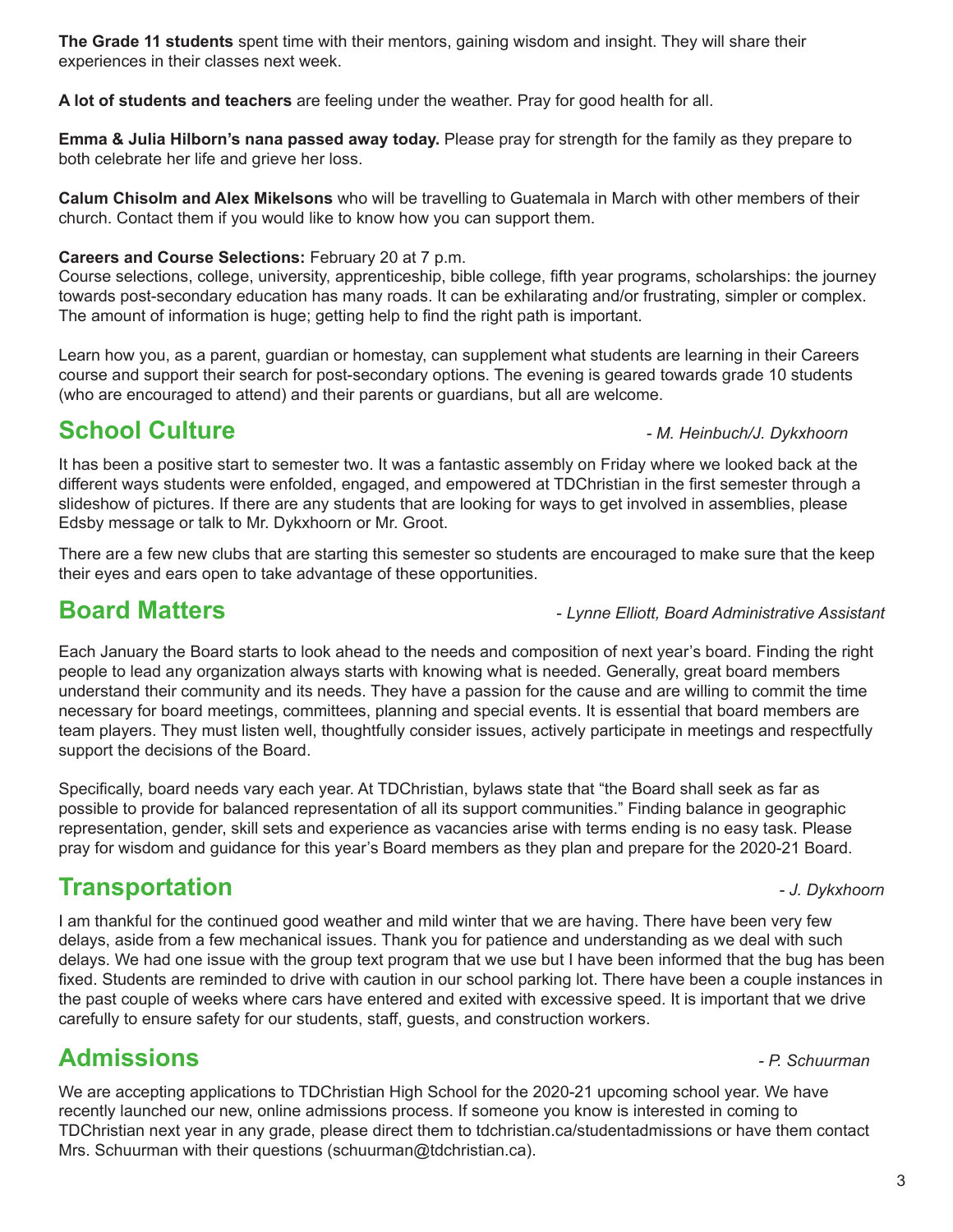4

Spread the word about our school – the more people hear about your awesome experience, the better! Word of mouth is one of best ways of letting people know about TDChristian (plus you could earn 10 volunteer hours for a new family who registers who has no ties to one of our feeder schools).

# **Grade 11 Mentorship** *Grade 11 Mentorship**and the set of the set of the set of the set of the set of the set of the set of the set of the set of the set of the set of the set of the set of the set of the set of the set*

We have arrived at the final project of the Mentorship program. During the week of February 10 to 14, all Grade 11 students should complete a Mentorship Presentation in one of their classes. At the time of the presentation, students should hand in their Mentorship Completion Form as well as their Mentorship Journals.

Thanks to all mentors, parents, and students who have worked hard to make this experience a success. Many students report that significant learning occurred as a result of mentorship. If you have been a mentor, please contact Sean Van Eerden at vaneerden@tdchristian.ca to ensure you receive volunteer hours credit. Please send all other questions to the same email address. Thanks again.

# **Falcons' Perch** *- C. Hoving*

The Junior Boys Basketball team finishes the regular season versus Maple HS on Thursday. Playoffs will follow.

The Senior Boys Basketball team had a successful tournament at Durham Christian High School winning both of their games. This past weekend the team competed at the Ontario Christian Secondary School Athletic Association (OCSSAA) with 19 other Christian schools. Despite losing their games, the team had a good weekend together. The playoffs begin later this month.

Both Junior Girls Volleyball teams continue practicing and getting ready for more games. The teams hosted Mentor College last night for exhbition games. The Junior Girls team is at Father Michael McGivney SS for a tournament on Friday and begin league play next Thursday at Woodbridge College.

The Senior Girls Volleyball team sits near the top of the standings with 9 wins and 1 loss in YRAA play. The team wraps up its regular season tomorrow evening with home games. The girls team competed at OCSSAA this past weekend (hosted by Providence Reformed Collegiate). Despite being short players, they played well losing in the semi finals to the eventual champions, Hamilton District Christian High School.

The school's hockey team held its first practice on Monday, and practice again next Monday morning. The team plays in a tournament on Tuesday, February 18 hosted by Hamilton District Christian High School. Players and their parents will be sent the tournament schedule information when it is received.

# **Music Notes** *- K. Hayward*

Parents of students interested in taking vocal lessons during the school day are invited to contact Mr. Hayward for further information. The session for this semester begins next week. There are still spaces available for students wishing to study with Ms. Melro. (Her bio is on Page 6).

There are no band rehearsals on February 18, 26, March 24 or April 14.

All music students who have projects in the music room, need to collect them this week. Next week, work not collected risks being recycled or worse.

If you have any questions about the music program at TDChristian, please email hayward@tdchristian.ca.

# **Centre Stage** *Centre Stage PR. Peters*

The Canadian Improv Games season is in full swing! Last week, we filmed our "Wildcard" submission. On Tuesday the 18th, we will be competing in the Toronto Regional Tournament at Iona Secondary in Mississauga. Should we place in the top five teams overall in Toronto, then on Saturday the 22nd, we will compete at St. Marcellinus in Mississauga for the finals (and a chance to travel, all expenses paid to the Nationals in Ottawa). Both shows are 7pm. Also, on the 22nd (in the afternoon) our Juniors will compete in the Toronto Junior Tournament. Last year we earned silver, and this year we're gunning for Gold!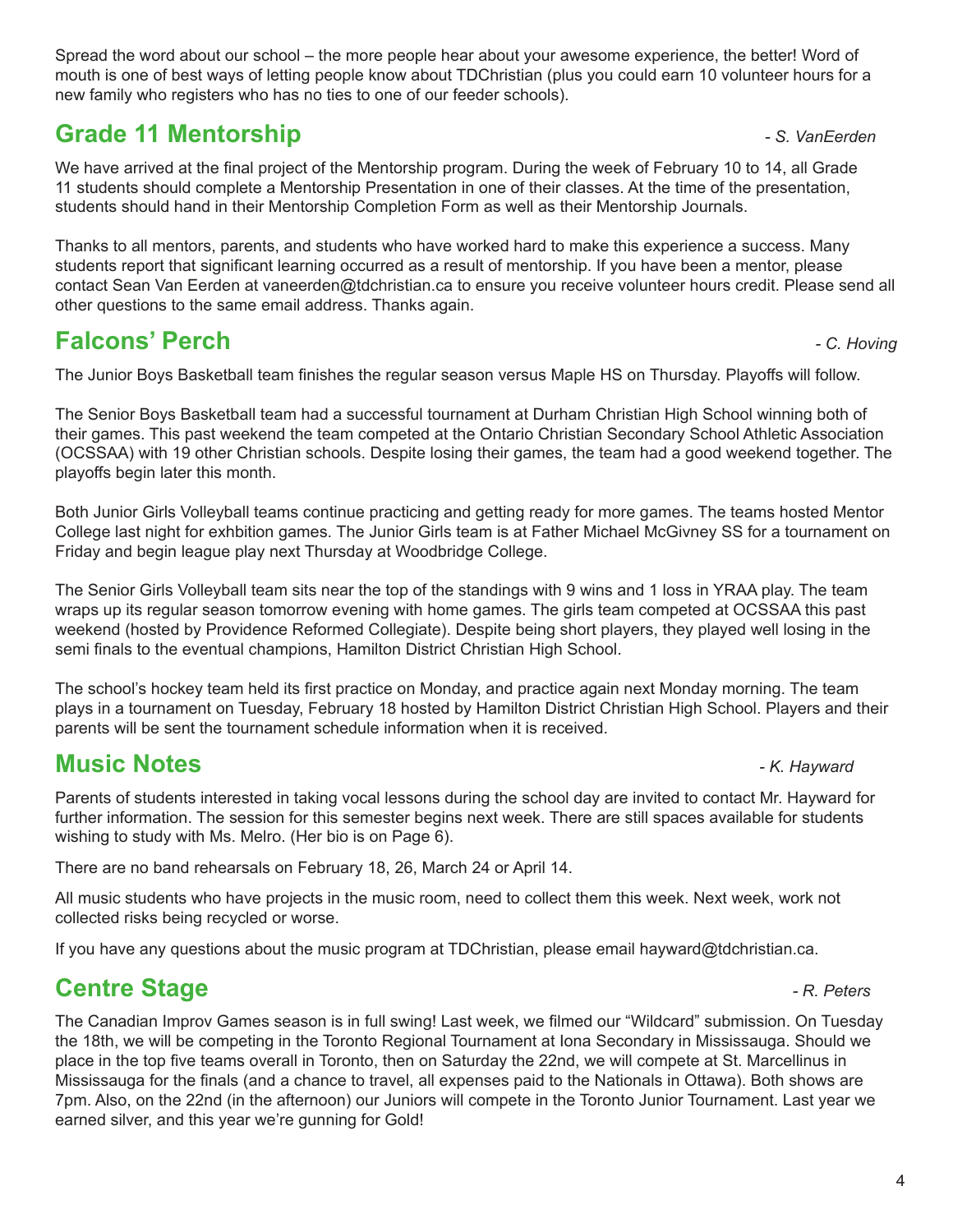Congratulations to Emilie Loopstra and Thomas MacKenzie for winning TD's "Improv U" scholarship! These two will be travelling to Bishop's University this summer to play with, and learn from, some of the best improvisers in the country.

Our "SketchPro" class has already begun the process of writing scenes for their comedy spectacular show in June. There are still a couple of spots available, so any students (Grade 10-12) who love writing, and comedy - talk to Peters TODAY!

## **Guidance Corner** *- E. Dengerink*

Grade 12 students need to read the postings on the Grade 12 Guidance Group as important information regarding next steps and scholarships has recently been posted. Read "The Scholarship Report" carefully; there may be scholarship opportunities that you did not know about and for which you are eligible.

Students with diagnosed learning disabilities should get in touch with Students Services Department in the community college or university to which they are applying to inform them of their IEPs. Many institutions offer transition programs during the summer to help students get prepared for university and/or community college. Students are trained in technology, learn how to set up accommodations with their special needs office and learn how to navigate the campus experience. Students should take advantage of such opportunities in preparation for the school year. Students should check the website of the college or university to which they are applying for further details.

The Study and Go Abroad Fair is Canada's largest international and student travel expo. It offers students a unique opportunity to learn about undergraduate and postgraduate degrees and certificate and diploma programs abroad. Check it out at www.studyandgoabroad.com or attend the fair at the Metro Toronto Convention Centre on Mar. 1/20.

### **SUMMER IDEAS**

- The Toronto and Region Conservation Authority is once again offering the Boyd Archaeological Field School in the summer of 2020. (August 7 to 23) This two-week interdisciplinary program offers a Grade 12U (IDC4U) credit and a DCO3O Creating Opportunities co-op credit. Days alternate between working in the field and in the classroom. Check trca.ca/boydfieldschool to learn more about this exciting opportunity.
- Explore! Live the Canadian experience! Consider taking EXPLORE. This five-week (16+ years of age) or three week (13 to 15 years of age) intensive immersion program is adapted to all skill levels. Explore is an opportunity to travel, learn and practise French while discovering a new culture. Participants in Explore receive funding that covers tuition fees for the programs, instructional materials, meals and accommodations, workshops, and other mandatory activities. Participants discover another region of Canada while learning French and meeting new people. The early bird application is due on February 15, 2020. Check www.myexplore.ca for more information.
- Queen's University offers Summer Enrichment Experiences, Leadership Training and Summer Sampler Programs for high school students. Check esu.queensu.ca/ for more information.
- Thinking of going abroad this summer and earning a course credit at the same time? Check out Blyth Academy International Summer Programs at BlythSummers.ca or Mei International Academy at meiacademy.com.
- It's only February but it's time to consider finding a summer volunteer or paid job. Check out your favourite summer camp for details or your City Recreation website. There are lots of jobs in day camps, overnight camps, and at your local pool. Interviews and hiring often begins in February. A representative from Pioneer Camp will be at Friday's assembly.
- Camp Shalom needs staff for their summer camp program! Positions include counsellors, kitchen staff, maintenance staff, and lifeguards. Now is the time to apply. Interviews start in the middle of February. Check countrysidecamp.com for more information.

## **Library Shelf** *Contract Contract Contract Contract Contract Contract Contract Contract Contract Contract Contract Contract Contract Contract Contract Contract Contract Contract Contract Contract Contract Contract Contra*

Girl in the Blue Coat is the next book in our Book Club series. Hanneke is a teenager living in Amsterdam in 1943 under Nazi occupation. She searches for and delivers black market items to a list of paying clients as a way of supporting her parents, who don't know about her job. One client tells her that she had hidden a Jewish girl in her house, but the girl has disappeared. Initially Hanneke wants nothing to do with finding this girl, but she is drawn into the Resistance movement and her eyes are opened to the terrible things that are happening under Nazi rule.

The author, Monica Hesse, at the end of the book, outlines the considerable research she did in order to write this very compelling story.